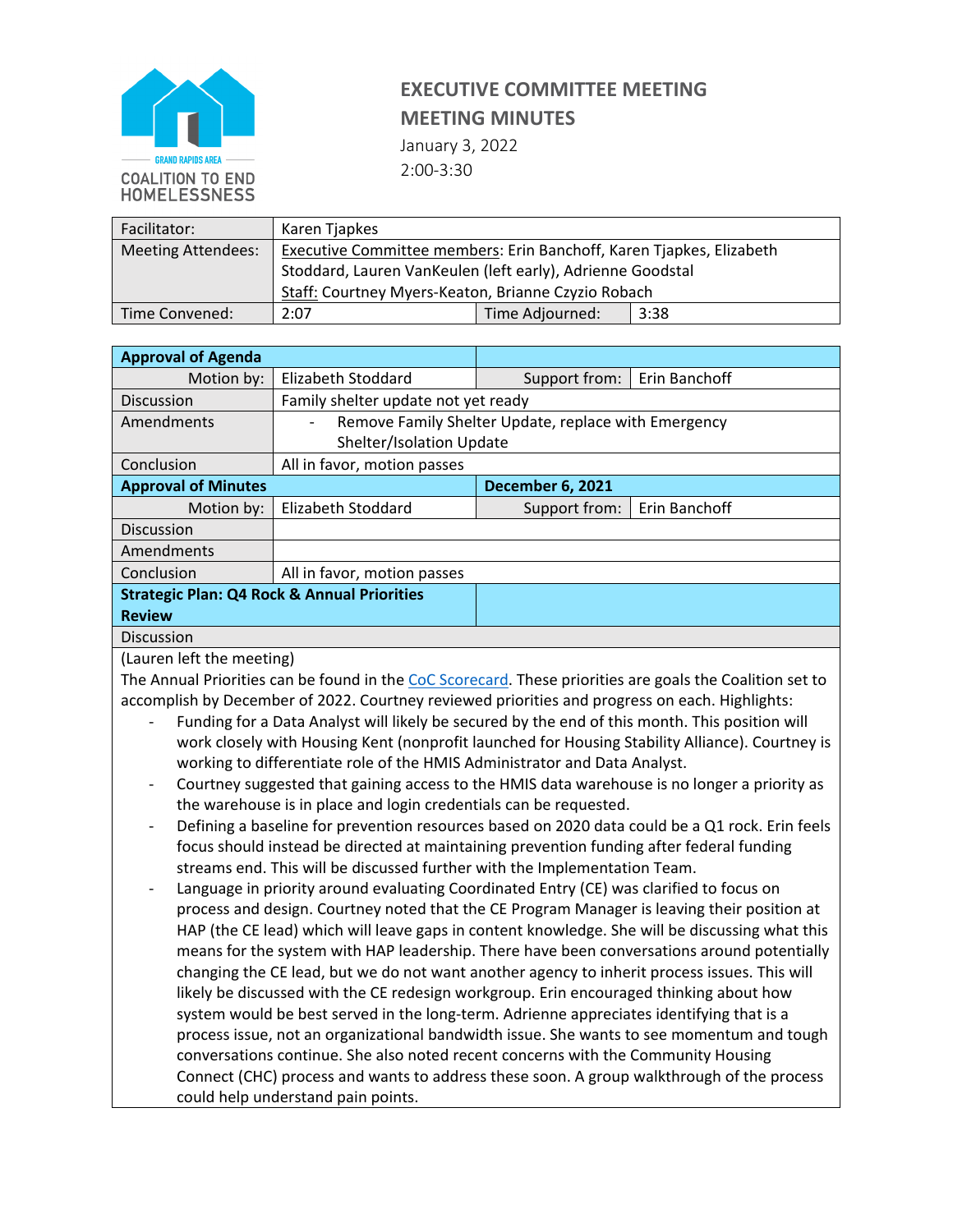

## **EXECUTIVE COMMITTEE MEETING MEETING MINUTES**

January 3, 2022 2:00-3:30

Erin asked to add a column indicating which quarter we plan to focus on certain priorities. Staff will make this addition.

| <b>Action Items</b>                               | Person Responsible | Deadline |
|---------------------------------------------------|--------------------|----------|
| Add column indicating quarter of focus for annual | Brianne/Courtney   |          |
| priorities                                        |                    |          |
| <b>Strategic Plan: Forecasting Q1 2022 Rocks</b>  |                    |          |
| <b>Discussion</b>                                 |                    |          |

Courtney identified potential areas for focus Q1 of 2022. Suggestions include:

- Completing and sharing a plan for CE redesign
- Contracting with an organization to develop an annual brief
- Securing funding for one additional position Courtney has heard that there may be a willingness to support this within the local funders group
- Communicate a refined quarterly data protocol Erin asked this include identifying when, how and with whom reports will be shared
- Increasing CoC membership by increasing diversity. The first step is determining current stakeholder representation within the CoC. Agreement that the areas in which we want to increase diversity (race, ethnicity, HUD key stakeholder groups) need to be defined. Then, a recruitment strategy to increase representation can be developed.
- Goal related to Advisory Council Courtney will bring this to ITM after discussing with DL

Conversation around the shelter capacity analysis rock from last quarter. Adrienne feels this focus should be broadened better understand all resources in the community. Courtney suggested that the data analyst could lead this once hired in Q2 2022. Conversation around what the Coalition is trying to accomplish with this goal. Agreement that a sense of the capacity and needs for shelter and housing resources for those experiencing homelessness would help understand where additional resources or activities are needed. Courtney noted that this should be informed by the CE redesign. Developing modeling could help the Coalition easily identify which activities are needed when funding opportunities arise. This rock will be identifying an agreed upon framework or data set that can be used for a capacity analysis. Courtney anticipates the actual analysis will come in Q2

If there are additional areas you want the Coalition to focus on in Q1, please reach out to Courtney.

| <b>Action Items</b>                                   | Person Responsible | Deadline |
|-------------------------------------------------------|--------------------|----------|
|                                                       |                    |          |
| <b>Review of Staffing Plan &amp; Job Descriptions</b> |                    |          |
| <b>Discussion</b>                                     |                    |          |
|                                                       |                    |          |

Multiple iterations of a staffing plan have been shared. The most recent version divides the CoC Associate role into an Administrative Coordinator and Project Manager. The PM would be a full-time role and the AC may be a part-time role. The Data Analyst (DA) is separate from the HMIS Admin and HMIS Help Desk positions which could be re-evaluated after 2 years. The goal is to have the DA able to focus on community data, experimental storytelling, and creating reports/dashboards.